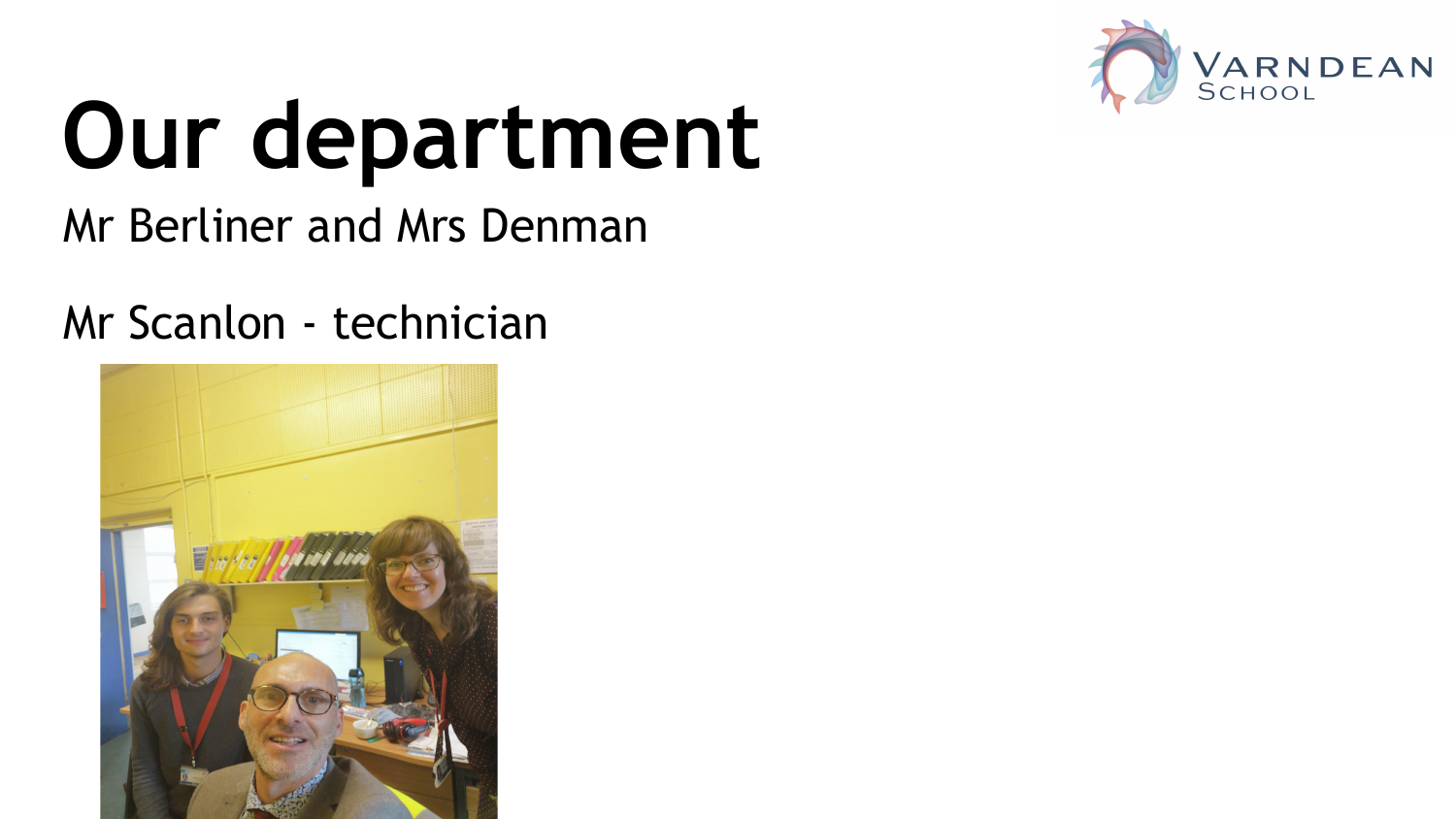## Units of Work **BTEC**



- Unit 7 Music Sequencing done (with a couple of students to finish bits off - they know who they are!)
- Unit 6 Music Recording 90% done
- Next Compulsory Unit 1 The Music Industry Exam taken in Jan. All materials are in google classroom incl. Google classroom version of the **Pink Book** results in the March and option for retake if necessary in June
- Compulsory Unit 2 Managing a Music Product
- Our brief to work towards a live event

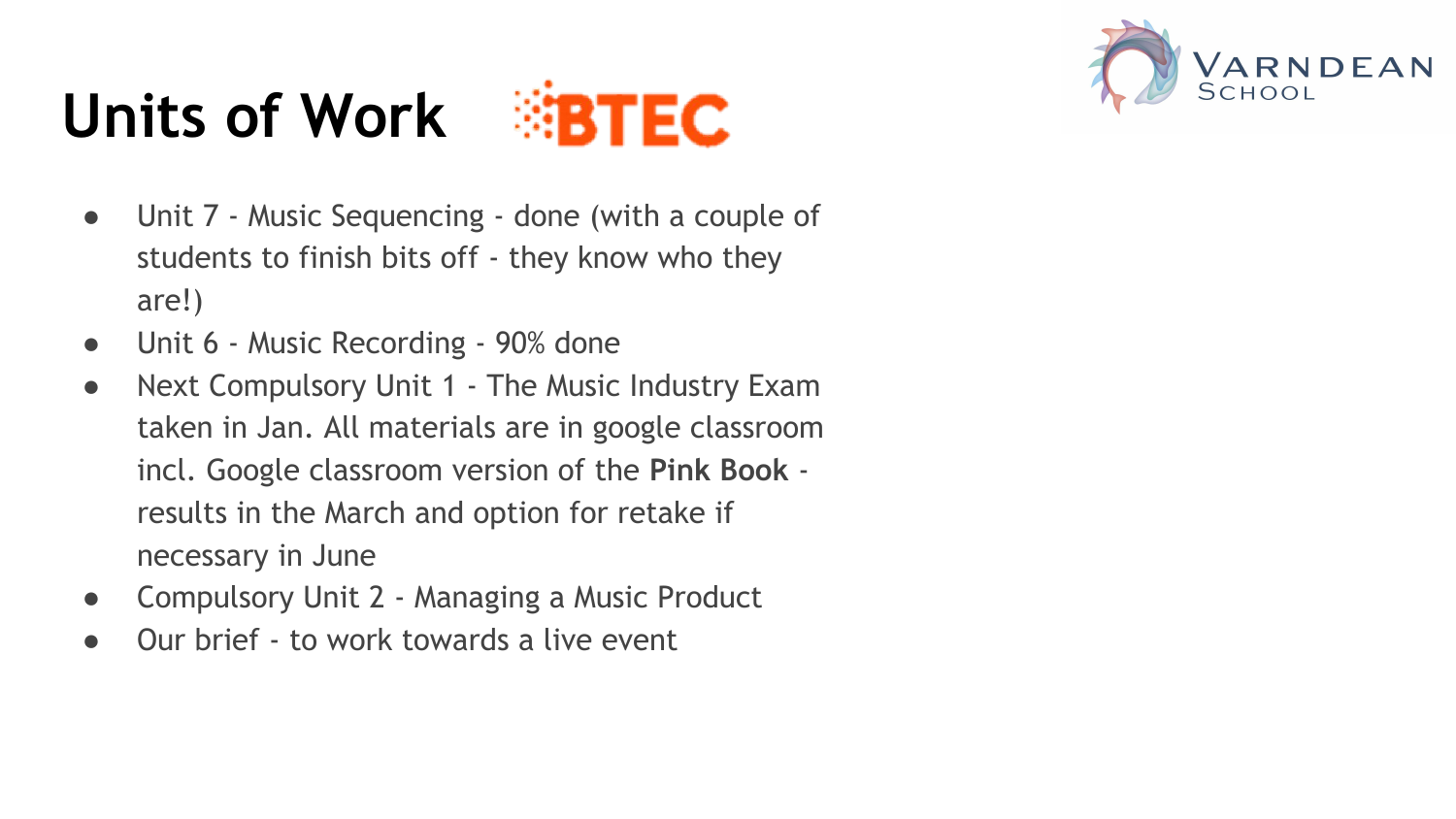### **Right now**



- Reading Pink book/using flash cards
	- Memorising the different job roles in the industry artists, managers, producers, promoters etc - there are many more
	- Revision of PRS and PPL, Unions
- **Exam technique** 
	- EXPLAIN questions need a reason these are 2 marks (students know what this means!)
	- EVALUATE questions need a conclusion
	- $\circ$  Organisation = any kind of company that might be involved in the music industry
	- $\circ$  Hire company = a company that hires out equipment or people to help a venue / event
- Finishing off Unit 6
	- Hand in work by the end of term details in Google Classroom